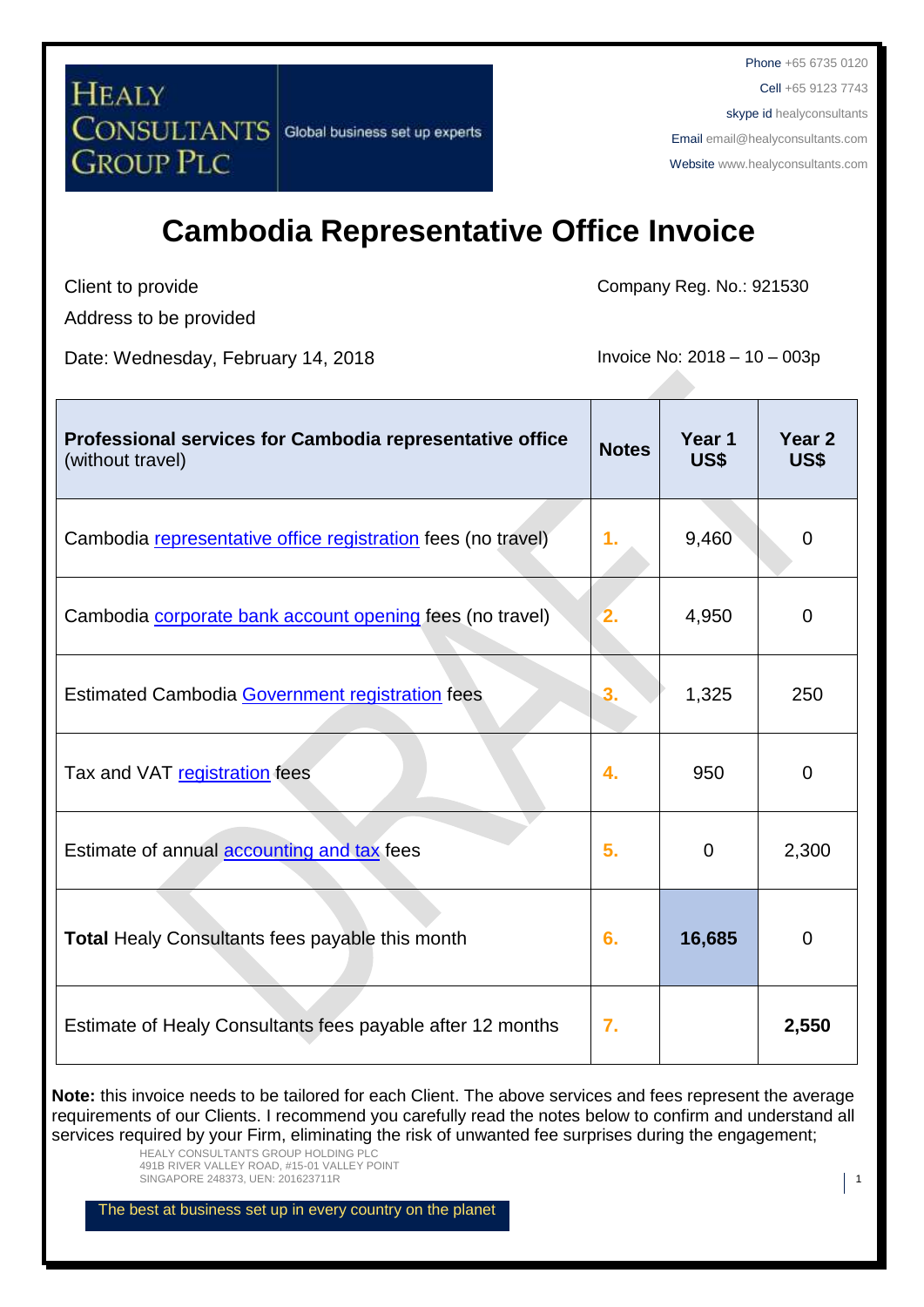**HEALY CONSULTANTS** Global business set up experts **GROUP PLC** 

#### **Cambodia Representative Office Invoice**

#### *Notes to invoice above*

**1.** Healy Consultants fees to efficiently and effectively complete Cambodia representative office registration [eight weeks](http://www.healyconsultants.com/cambodia-company-registration/fees-timelines/) by i) choosing the optimum regulatory license for our Client's business activities ii) reserving the name of the overseas company with the Cambodian [Ministry of](http://www.moc.gov.kh/)  [Commerce](http://www.moc.gov.kh/) iii) settling our accountant and lawyer fees and iv) preparing a high quality representative office registration application for the [Ministry of Commerce;](http://www.moc.gov.kh/)

All [engagement fees](http://www.healyconsultants.com/company-registration-fees/) (click link) are agreed and paid up front and agree to the fees published on our country web pages. Consequently, there are no hidden fees, surprises or ambushes throughout the engagement. All engagement deadlines are agreed up front in the form of a [detailed](http://www.healyconsultants.com/index-important-links/example-project-plan/)  [project plan,](http://www.healyconsultants.com/index-important-links/example-project-plan/) mapping out [deliverables](http://www.healyconsultants.com/deliverables-to-our-clients/) by week throughout the engagement term;



Every week during the engagement, Healy Consultants will email our Client a [detailed status](http://www.healyconsultants.com/index-important-links/weekly-engagement-status-email/)  [update.](http://www.healyconsultants.com/index-important-links/weekly-engagement-status-email/) Our Client is immediately informed of engagement problems together with solutions. Your dedicated engagement manager is reachable by phone, Skype, live chat and email and will communicate in your preferred language;

**2.** Healy Consultants will be pleased to open a Cambodia corporate bank account without our Client travel. It is a time consuming task, and Healy Consultants will shelter our Client from the associated administrative challenges. As you can appreciate, it is a difficult task to obtain bank account approval through a newly formed representative office when shareholders, directors and bank signatories reside overseas. Healy Consultants will prepare a business plan for the bank to optimize the probability of corporate bank account approval. Depending on our Client's business and nationality, there is a 40% probability the banks will request a bank signatory to travel for a one hour bank interview. Healy Consultants will try its best to negotiate with the bank for a travel exemption. If our Client must travel to Cambodia for corporate bank account opening, Healy Consultants will refund our Client US\$950;

If our Client is not comfortable with only a Cambodia corporate bank account, Healy Consultants will be pleased to open [an international corporate bank account](http://www.healyconsultants.com/international-banking/) (click link) outside of Cambodia. Examples include New York, Germany, Liechtenstein, Austria, Bulgaria, South Africa, Australia, London, South America or Dubai. All banks will be top tier banks in these countries with excellent internet banking services. Example of our global banking partners include HSBC, Standard Chartered Bank, Citibank, Barclays, Standard bank, ANZ bank, VTB bank, UBS, Credit Suisse;

HEALY CONSULTANTS GROUP HOLDING PLC 491B RIVER VALLEY ROAD, #15-01 VALLEY POINT SINGAPORE 248373, UEN: 201623711R 2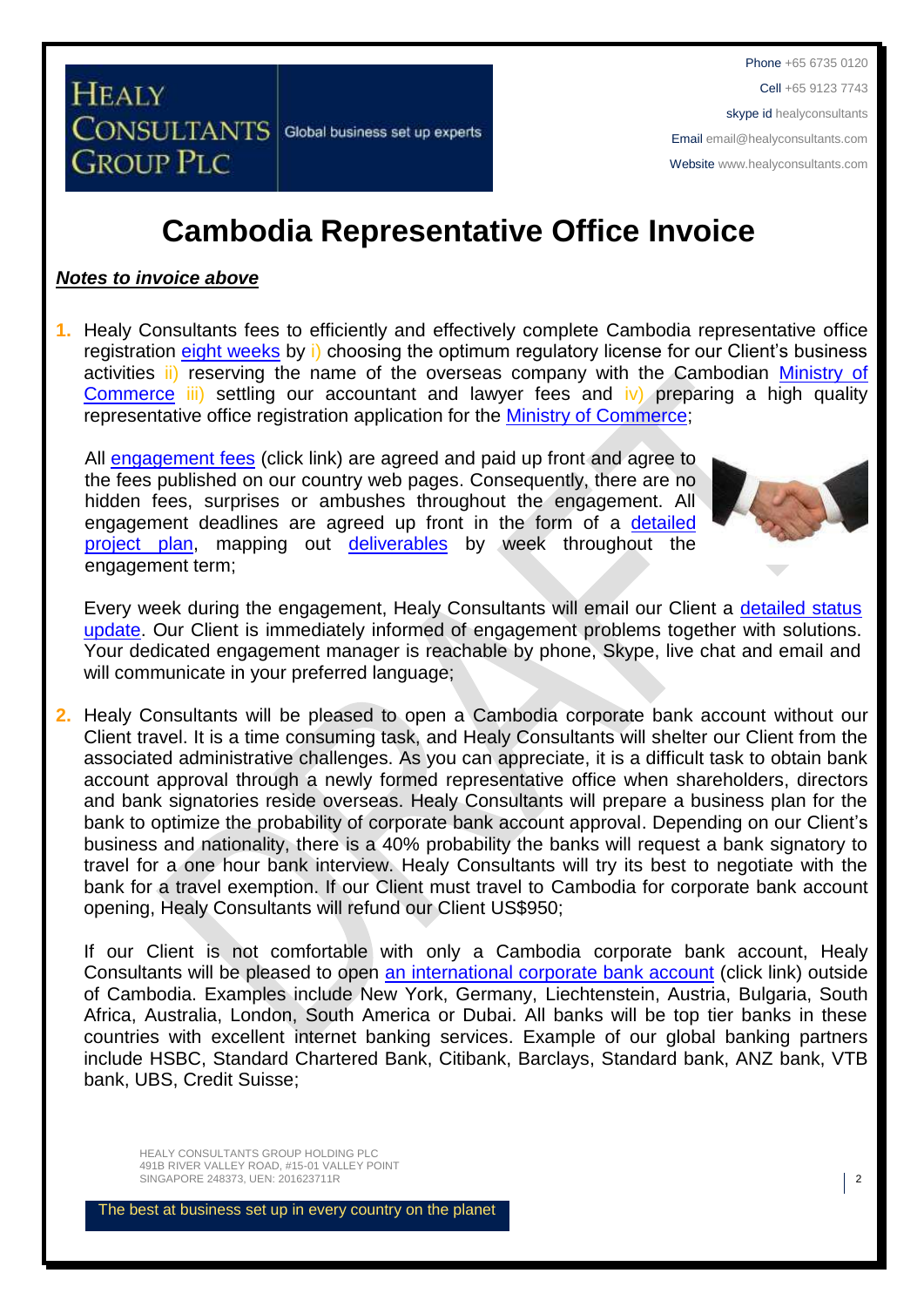Phone +65 6735 0120 Cell +65 9123 7743 skype id healyconsultants Email [email@healyconsultants.com](mailto:EMAIL@HEALYCONSULTANTS.COM) Website [www.healyconsultants.com](http://www.healyconsultants.com/)

## **Cambodia Representative Office Invoice**

Global business set up experts

The banks enjoys ultimate power of approval of corporate bank account applications. Consequently, guaranteed success is outside of Healy Consultants' control. What is inside our control is the preparation and submission of a high quality bank application that maximizes the likelihood of approval. To date, we enjoy a 100% approval record because of our global [banking relationships](http://www.healyconsultants.com/international-banking/corporate-accounts/) and determination.



**HEALY** 

**CONSULTANTS** 

**GROUP PLC** 





Global banks continue to tighten corporate bank account opening procedures, their internal compliance departments completing more thorough due diligence of Clients. Consequently, our Clients should expect the bank account approval period to take up to 4 weeks. Furthermore, global banks now require evidence of proof of business in the country where the corporate bank account will be, including sales contracts or lease agreement;

- **3.** This fee is an estimate of government costs payable during your Firm's engagement. For transparency purposes, all government fee payments will be supported by original receipts and invoices. Examples of government costs include **i)** name uniqueness check fee **ii)** publication fee for the official notice of incorporation **iii)** issuance fees for the business registration certificate **iv)** seal registration fees **v)** patent registration fees **vi)** tax department registration fees and **vii)** VAT registration fees. Following engagement completion, Healy Consultants will refund our Client any excess of funds received over actual Government costs paid;
- **4.** In accordance with Cambodia law, each entity must register for corporate tax and VAT at the [Ministry of Economy and Finance;](http://www.mef.gov.kh/)
- **5.** For an active trading representative office, these accounting and tax fees are an estimate of Healy Consultants fees to efficiently and effectively discharge annual accounting and tax obligations. Following receipt of a set of draft accounting numbers from your representative office, Healy Consultants will more accurately advise accounting and tax fees. For a dormant representative office, Healy Consultants fees are only US\$950;



**6.** All fees quoted in this invoice correspond to fees quoted [on Healy Consultants'](http://www.healyconsultants.com/company-registration-fees/) website. Please review this invoice carefully to identify errors. During the rush of the business day, it is possible that Healy Consultants inadvertently made fee calculation errors, typing errors or omitted services or omitted historic fee payments from Clients. In the unfortunate event you identify invoice errors, please revert to me directly re the same. I apologize in advance if I or my staff made invoice errors;

> HEALY CONSULTANTS GROUP HOLDING PLC 491B RIVER VALLEY ROAD, #15-01 VALLEY POINT SINGAPORE 248373, UEN: 201623711R 3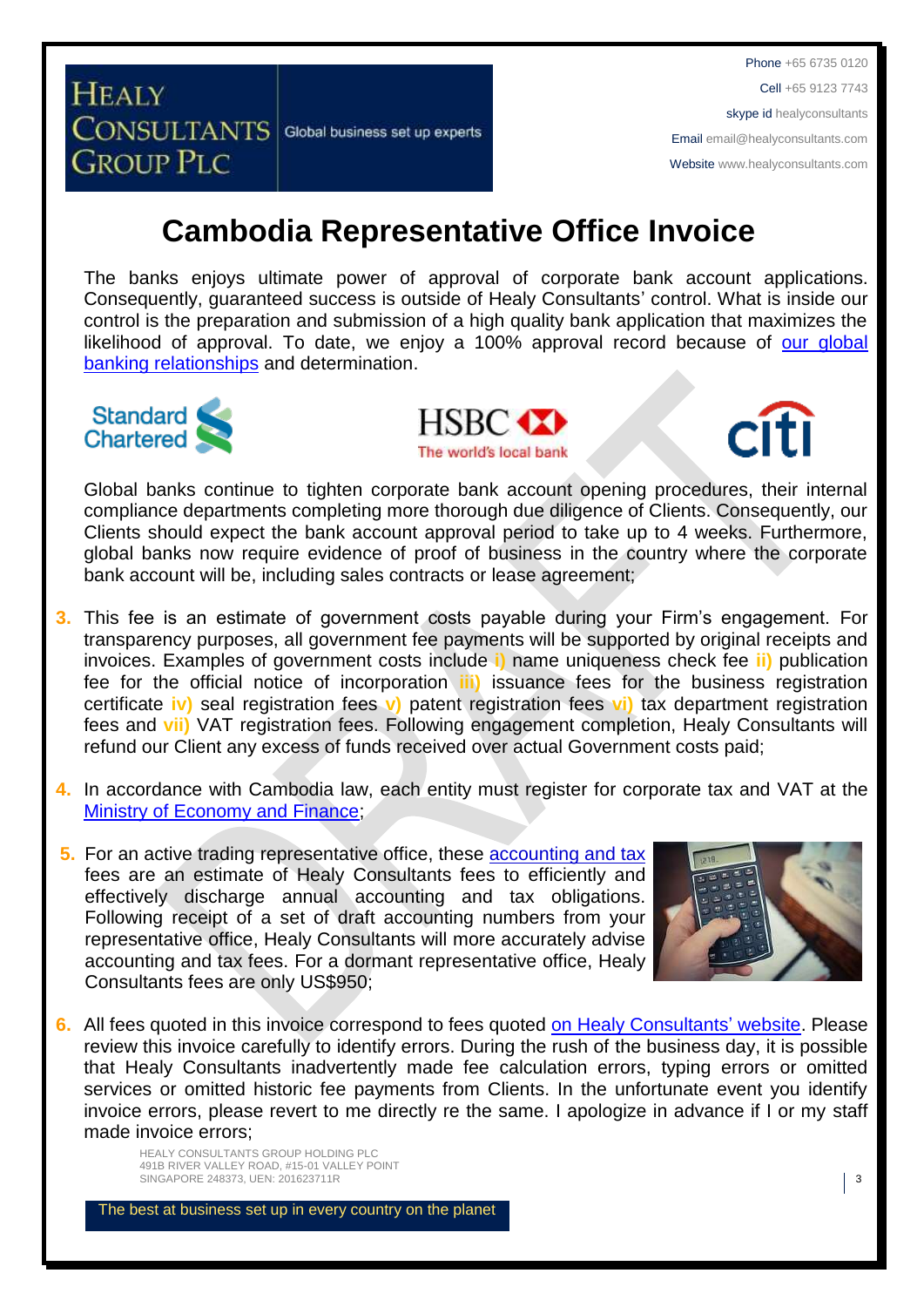**CONSULTANTS** Global business set up experts

**HEALY** 

**GROUP PLC** 

Phone +65 6735 0120 Cell +65 9123 7743 skype id healyconsultants Email [email@healyconsultants.com](mailto:EMAIL@HEALYCONSULTANTS.COM) Website [www.healyconsultants.com](http://www.healyconsultants.com/)

## **Cambodia Representative Office Invoice**

- **7.** Assuming our Clients re-engage Healy Consultants in year 2, this fee is an estimate of the fees payable next year, 12 months after the date of representative office registration;
- **8.** The fees quoted in this invoice are a prediction of the fees required to efficiently and effectively complete this engagement in a timely manner. If during the engagement Healy Consultants realizes that the project is more complex than anticipated, requiring a large additional investment of time, my Firm will revert to request additional fees. If Healy Consultants completes the engagement faster and more easily than expected, Healy Consultants is happy to refund some fees to our Client;
- **9.** Representative office business activities are limited to marketing and promotion activities of the business if the overseas company. The parent company paid up share capital must be at least US\$1,000 (KHR 4 million). A representative office can lease office premises but cannot **i)** issue sales invoice to Clients **ii)** sign local legal contracts and **iii)** import and export goods;
- **10.** Engage Healy Consultants to **project manage** business set up in every country on the planet. We are the best in the [world](http://www.healyconsultants.com/best-in-the-world/) at what we do, timely completing [the A to Z](http://www.healyconsultants.com/a-to-z-of-business-set-up/) of every country engagement;
- 11. It is compulsory for every Cambodia entity to appoint a resident tax representative after commencement of operations. To minimize complexity, Healy Consultants recommends our Client appoint one staff member already in Cambodia. If our Client is uncomfortable or unable to adopt this strategy, Healy Consultants will provide nominee services. Our annual fee for the same is US\$4,950 per nominee;
- **12.**Before representative office registration is complete, the Cambodia Government must review and approve a lease agreement for office premises. If your Firm requires this service from Healy Consultants, our one-time fee amounts to US\$950. The monthly rent thereafter will be paid independently and directly to the landlord by our Client. An estimate of such a rental for a space of 10 sq. m. for one employee is US\$400 per month;
- **13.**If our Client and Healy Consultants properly plan this engagement, our Clients' will *not* have to travel during this engagement. Healy Consultants will efficiently complete representative office registration and corporate bank account opening in a timely manner without our Client presence. Instead, our Client will need to **i)** sign and get documents legalized in the embassy in their country of origin and **ii)** courier the originals to Healy Consultants office;



HEALY CONSULTANTS GROUP HOLDING PLC 491B RIVER VALLEY ROAD, #15-01 VALLEY POINT SINGAPORE 248373, UEN: 201623711R 4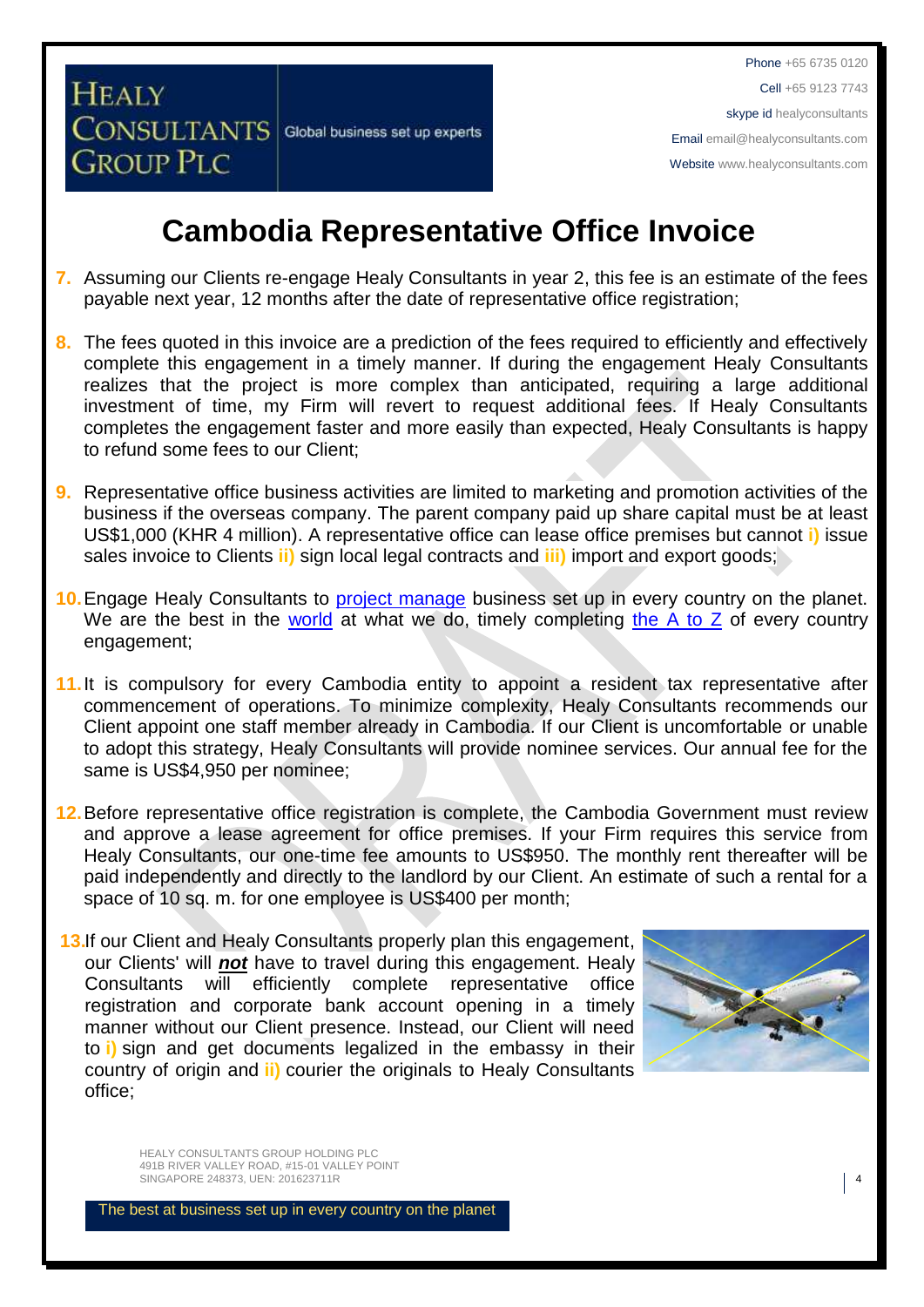**CONSULTANTS** Global business set up experts

**GROUP PLC** 

**HEALY** 

## **Cambodia Representative Office Invoice**

- **14.**If required, Healy Consultants will be pleased to assist your Firm to secure employee visa approvals. Our fee is US\$2,950 for the first employee, US\$1,950 for the second employee, US\$950 per employee thereafter. Our employee visa fees includes preparation of a quality visa application and submitting to the immigration officers. The Government enjoys ultimate power of approval of visa applications. Consequently, guaranteed success is outside of Healy Consultants' control. What is inside our control is the preparation and submission of a high quality visa application that maximizes the likelihood of visa approval;
- **15.**Monthly, quarterly and mid-year Government tax obligations include monthly payroll tax and fringe benefits tax reporting and payments. If you need our help, Healy Consultants can complete monthly Government reporting for a monthly fee of US\$860. Healy Consultants monthly support will include i) label monthly bank statement transactions and ii) submission of monthly employee payroll and fringe benefits tax reporting and payments;
- **16.**It is important our Clients are aware of their personal and corporate tax obligations in their country of residence and domicile. Let us know if you need Healy Consultants help to clarify your local and international annual tax reporting obligations;
- **17.**In accordance with Cambodia's [Law on Commercial Entreprises,](http://www.cambodiainvestment.gov.kh/content/uploads/2012/03/Law-on-Commercial-Enterprises_English_050517.pdf) section (5), all Cambodia entities must provide the authorities with a Khmer name, which must be used for all operations and commercial activities in Cambodia, including: **i)** to advertise the company business **ii)** to invoice customers and **iii)** to liaise with the Government and tax authorities;
- **18.**During the engagement, shareholders and directors' documents may need to be translated into Khmer before the Government and Bank approves representative office registration and corporate bank account opening respectively. Consequently, our Client should budget for possible additional translation and embassy attestation fees. Either our Client or Healy Consultants can complete this administrative task;

As always, Healy Consultants will negotiate with all third parties to eliminate or reduce additional engagement costs. For transparency purposes, all third party fee payments will be supported by original receipts and invoices. Examples of possible third party payments include **i)** embassy fees **ii)** notary public costs **iii)** official translator fees;

**19.**Some of our Clients require an [immediate country](http://www.healyconsultants.com/turnkey-solutions/) solution. With this strategy, within a day Healy Consultants can supply our Client **i)** an existing dormant Cambodia company number and **ii)** an already approved Cambodia corporate bank account number and **iii)** a business address. Turnkey solutions are attractive to those entrepreneurs who wish to immediately close a country deal, sign a contract or invoice a customer;

> HEALY CONSULTANTS GROUP HOLDING PLC 491B RIVER VALLEY ROAD, #15-01 VALLEY POINT SINGAPORE 248373, UEN: 201623711R **5**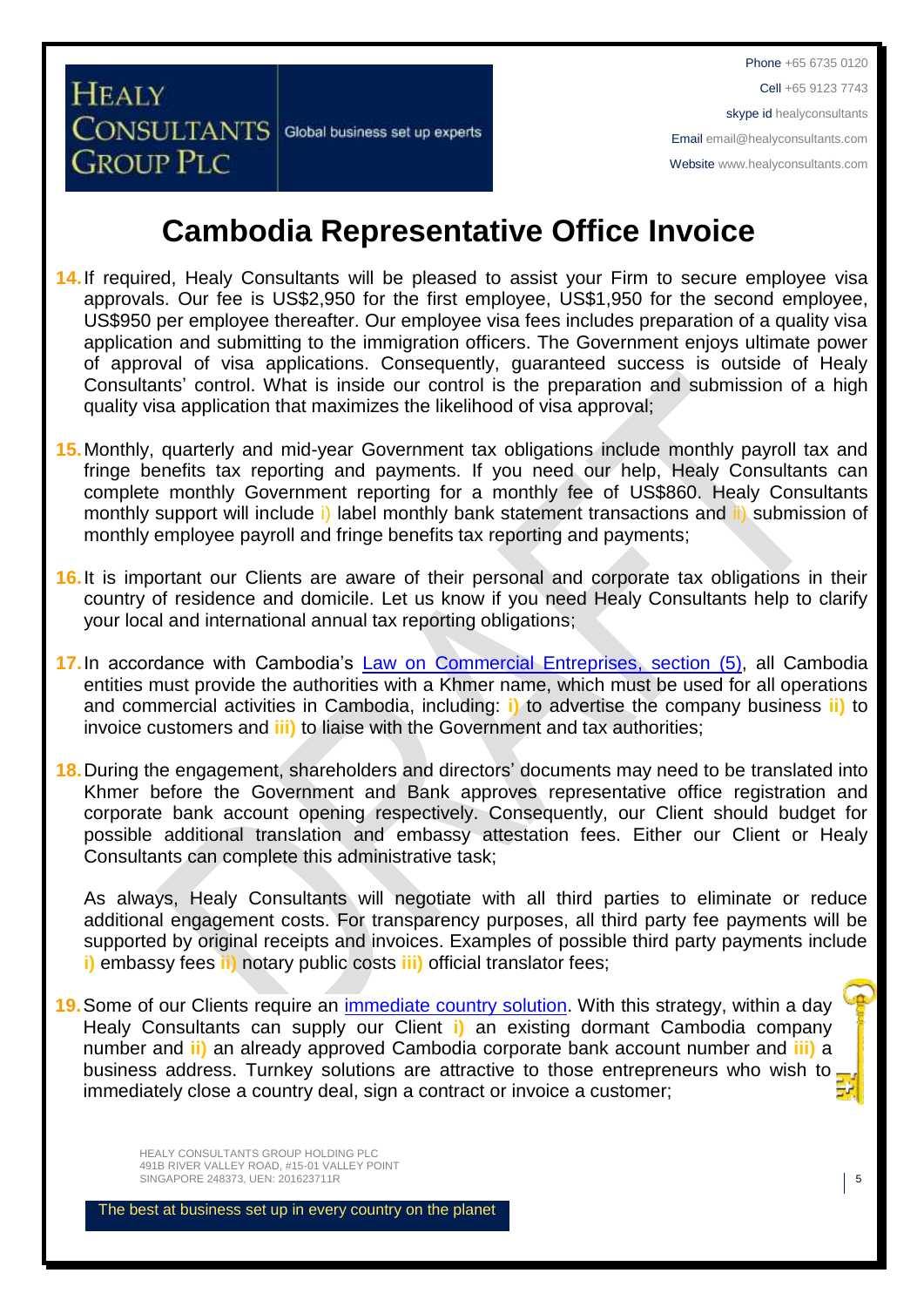**CONSULTANTS** Global business set up experts **GROUP PLC** 

**HEALY** 

## **Cambodia Representative Office Invoice**

- 20. As stipulated on our **[business website](http://www.healyconsultants.com/)** and in section 3 of our engagement letter, Healy Consultants will only commence the engagement following **i)** settlement of our fees and **ii)** completion and signing of our legal engagement letter;
- **21.**Healy Consultants will only incorporate your company after 75% of [due diligence](http://www.healyconsultants.com/due-diligence/)  [documentation](http://www.healyconsultants.com/due-diligence/) is received by email. Healy Consultants will only open a corporate bank account after 100% of the Client's original due diligence documentation is received by courier;
- 22. During the annual renewal engagement with our Client, our in-house Legal and Compliance [Department](http://www.healyconsultants.com/about-us/key-personnel/cai-xin-profile/) reviews the quality and completeness of our Client file. Consequently, Healy Consultants may revert to our Client to ask for more up to date [due diligence documentation;](http://www.healyconsultants.com/due-diligence/)
- **23.**To assist our Clients to minimize foreign exchange costs, we offer the payment in SG\$, Euro, Pounds or US\$. Kindly let me know in which currency your Firm prefers to settle our fees and I will send an updated invoice, thank you;
- **24.**Some of our Clients engage Healy Consultants to [recruit](http://www.healyconsultants.com/corporate-outsourcing-services/how-we-help-our-clients-recruit-quality-employees/) local employees. We have a lot of experience in this area and we are quite skilled at securing quality candidates for our Clients;
- 25. To efficiently and effectively complete your engagement in a timely manner, we recommend your Firm transfers these funds to Healy Consultants corporate bank account. Thereafter, our Incorporation and Banking Team will aggressively advance your engagement, providing your Firm daily feedback as to engagement status. I would be grateful if you email us the bank transfer advice slip to enable my Accounting Department to accurately and timely identify bank receipts:

HEALY CONSULTANTS GROUP HOLDING PLC 491B RIVER VALLEY ROAD, #15-01 VALLEY POINT SINGAPORE 248373, UEN: 201623711R 6